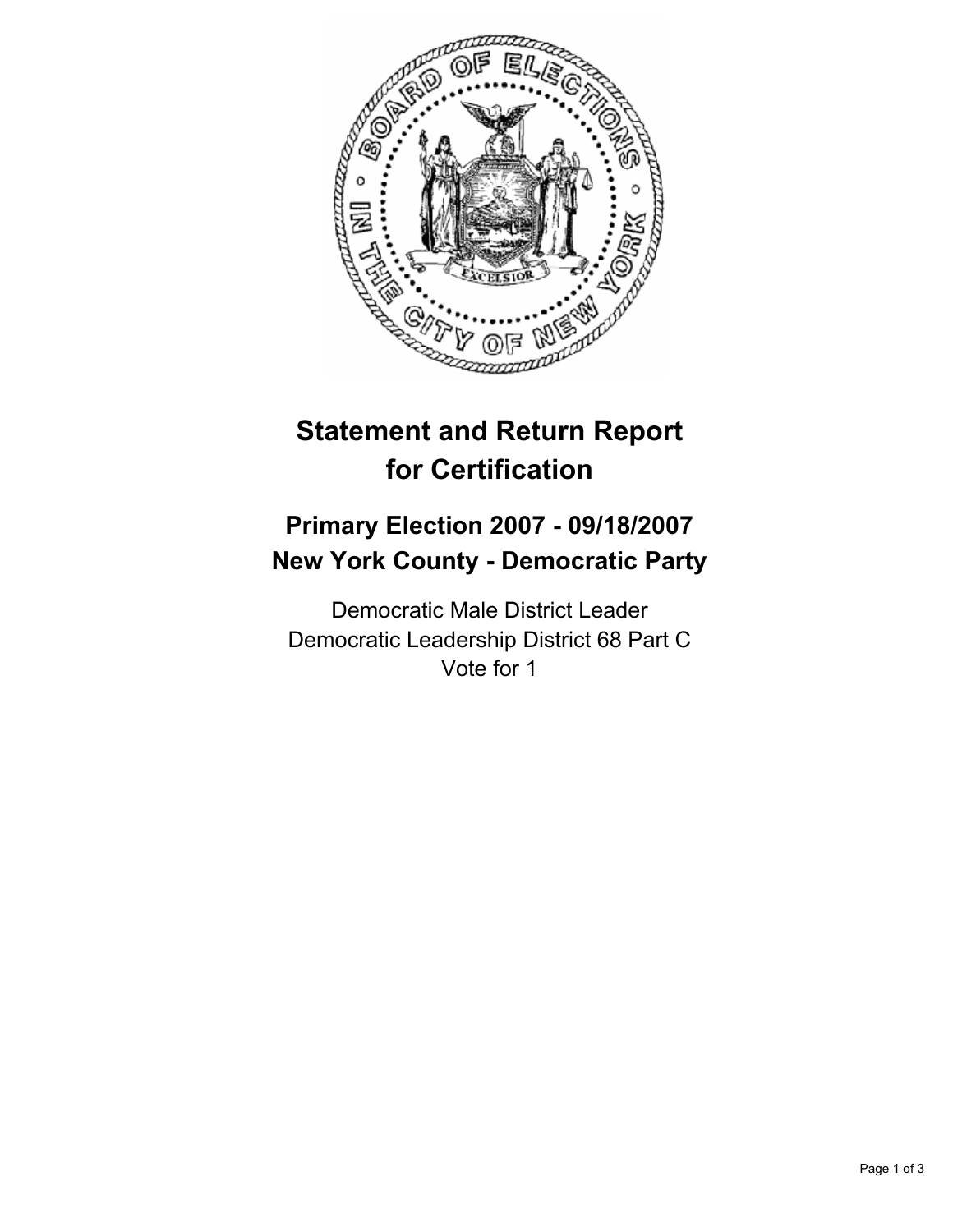

#### **Assembly District 68**

| <b>JOHN RUIZ</b>                  | 455       |
|-----------------------------------|-----------|
| AFFIDAVIT<br><b>JOHN ESTRELLA</b> | 11<br>302 |
|                                   |           |
| ABSENTEE/MILITARY                 | g         |
| <b>EMERGENCY</b>                  |           |